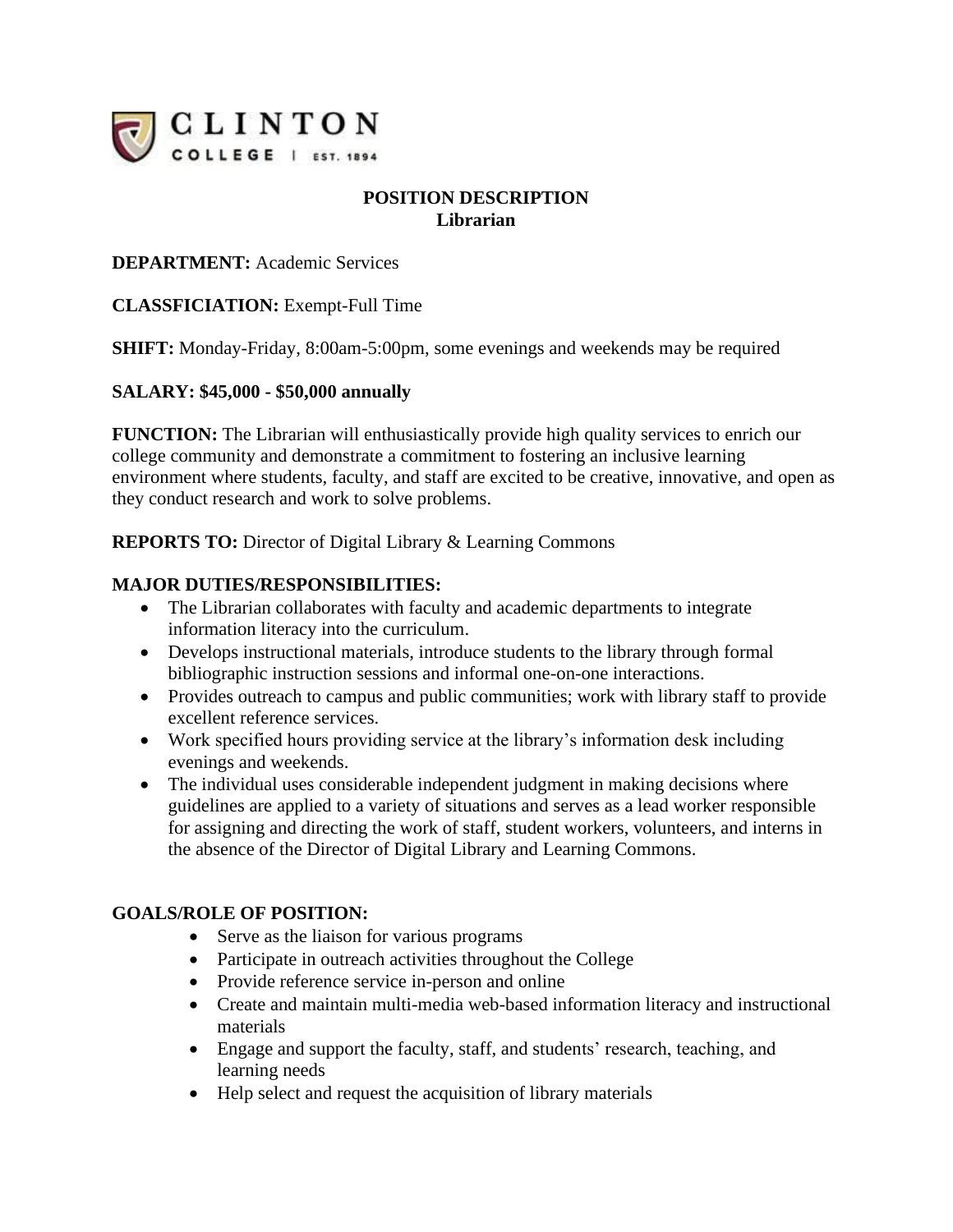- Maintains records, prepares reports, and composes correspondence related to the work
- Train and or supervise other staff, volunteers, interns, and student workers
- Help plan, promote, and facilitate specialized programs
- Participate in research, professional development, and service activities as outlined by the College
- Reads professional literature and participates in in-service training to keep informed on current materials and library developments
- Provide technology assistance to library users and work collaboratively with other library staff in the use of library hardware and software applications, including contributing content to the library website and social media
- Perform other duties and complete projects as assigned by the Director of Digital Library and Learning Commons

## **REQUIRED EDUCATION/QUALIFICATIONS/EXPERIENCE:**

- Master's degree from an ALA-accredited program.
- Excellent communication, presentation, and interpersonal skills.
- Ability to work effectively with diverse library users and staff.
- Knowledge of library resources and interest in building further knowledge.
- Experience with library related technologies including various hardware, software, integrated library systems, databases, and social media.
- Demonstrated understanding of pedagogy and best practices in information literacy
- Experience with synchronous and asynchronous instruction.
- Creativity, initiative, and interest in innovative approaches to reference, research, and instruction.
- Experience creating information literacy videos and online learning modules.
- Experience or familiarity with document/content management systems such as libguides, CONTENTdm, Omeka, etc.
- Familiarity with learning management systems such as Brightspace, Canvas, etc.
- Ability to learn and teach new technologies and implement them in library instruction.
- Ability to select and compile data for correspondence and reports.
- Ability to interpret instructions and guidelines to resolve work problems.

## **PHYSICAL REQUIREMENT**

Prolonged periods sitting at a desk and working on a computer. Must be able to lift at least 20 pounds at times. Must be able to climb ladders or stepstools, push and pull book carts, and lift and carry books. Must be able to read and discern computer screens and book labels.